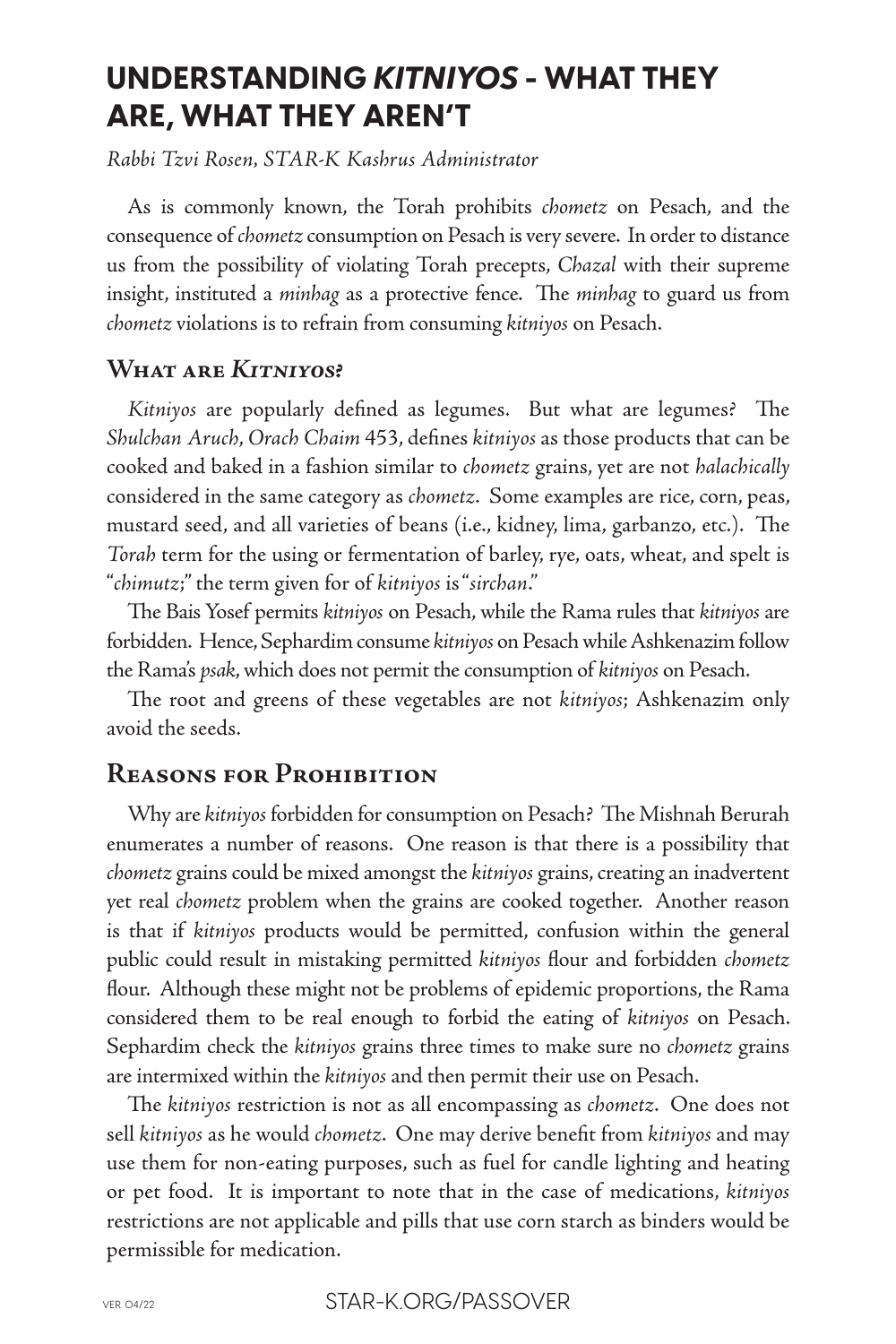#### *Kitniyos* **Derivatives**

There is a question amongst *poskim* as to whether *kitniyos* derivatives, such as corn oil, would be considered part of the ban and, thus, forbidden. Maybe these derivatives could be considered a separate category, "*shemen kitniyos*," exclusive of the *kitniyos* restriction. There are additional considerations linked to peanuts and peanut oil and whether peanuts are considered to be *kitniyos.* Subsequently, peanut oil would present less of a problem than other *kitniyos* oils. Due to this *sfek sfeika*, Rav Moshe Feinstein, *zt"l,* permitted the use of peanut oil on Pesach. Nevertheless, most reputable *kashrus* agencies (in the United States and Israel) do not permit the use of *shemen kitniyos* in their products, nor do they use peanut oil.

However, over the years, products bearing a Kosher for Passover certification have used *kitniyos*-derived ingredients in their Kosher for Passover products. A common example of a *kitniyos*-derived product is corn syrup. High fructose corn syrup is one of the leading versatile sweeteners in the food industry. It is produced through a conversion process whereby the white starch of the corn kernel is converted into sugar. This is typically accomplished by using hydrochloric acid and enzymes or hydrochloric acid alone, without the assistance of enzymes. In the corn sweetener industry, enzymes are a key component in the conversion process and are commonly derived from barley, which is *chometz*. Corn syrup converted by hydrochloric acid alone would not have this *chometz* issue.

What is of great *halachic* consequence is the *halachic* perception of these "corn converted" products. Since the final product is in liquid form, it was and still is considered to be *shemen kitniyos* by some authorities. Other *poskim* posit that there is an intrinsic difference between classical *shemen kitniyos* (i.e., oil that is pressed out of the kernel) and a liquid corn syrup converted from the actual starch. The liquid is not *shemen kitniyos*; it is actual *kitniyos*.

#### *Kitniyos Shenishtanu*

Today, food science has found multiple applications for products derived from *kitniyos*. These *kitniyos* conversions and fermentations have given rise to a new *kashrus* term, "*kitniyos shenishtanu*", *kitniyos* that have been transformed into a new product. These converted food grade ingredients include citric acid and ascorbic acid (that have wide food applications), NutraSweet sweetener, MSG (a flavor agent in soups and spice blends), sodium citrate (found in processed cheeses), sodium erythorbate (found in deli meats), and lactic acid that is used in olive production. These corn or soy-based ingredients go through a multi-stage conversion process until the final food grade material is produced.

There is a divergence of opinions amongst *kashrus* certification agencies as to whether we permit or forbid *kitniyos shenishtanu*.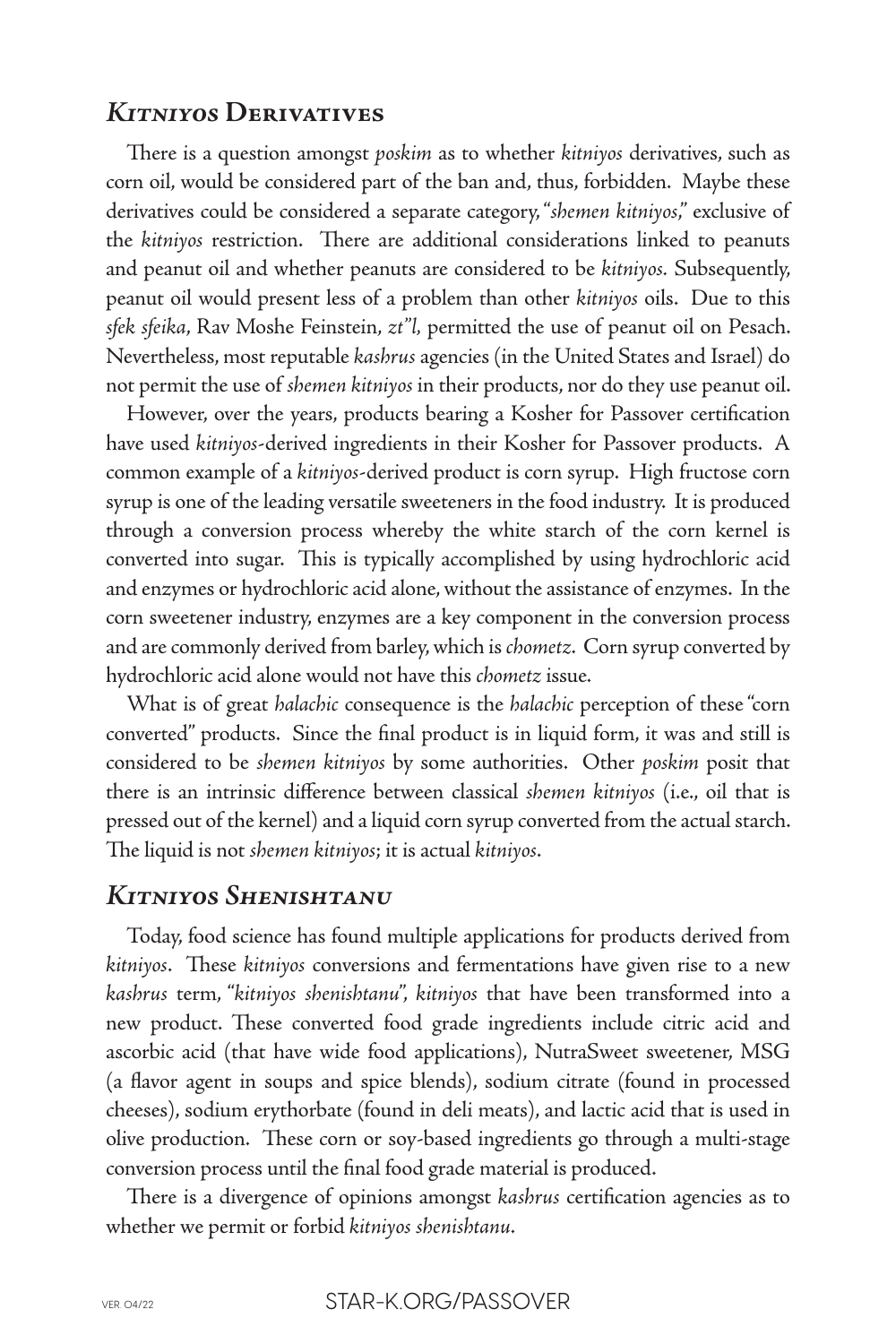What is the reasoning for those who permit *kitniyos shenishtanu*? Interestingly, the reasoning behind permitting *kitniyos shenishtanu* is based on a different *halachic* query regarding a serious *kashrus* concern as to whether or not a product extracted and converted from a non-kosher source could be considered kosher. The *heter* is based on the reasoning of the Chasam Sofer and the Chok Yaakov permitting the consumption of grape seed oil that was extracted from non-kosher grape seeds.<sup>1</sup>

The *Shulchan Aruch* discusses the two criteria for permitting products derived from non-kosher grape seeds: *tamdan*, washing of the seeds, and *yibush*, drying of the seeds, to a point where the seeds are dry. $2$  This is similar to the drying of the wine sediments on the side of the cask  $(Weinstein)<sup>3</sup>$  the basic ingredient of cream of tartar.4 In grape seed oil productions, the seeds are washed and dried well to contain 6-8% moisture; a kernel of raw rice by comparison contains 11% moisture. This is critical in the extraction of grape seed oil because a wet seed becomes moldy and the oil cannot be extracted from a moist seed. The question remains: Does a seed that has originally been soaked in non-kosher wine prior to washing and drying qualify for kosher grape seed oil extraction?

The *Shulchan Aruc*h clearly states that grape seeds are forbidden to be used within the first 12 months of their separation from the "must". Furthermore, the *Halacha* states that the seeds need to be washed and free of any residual wine before the 12-month count can be successful. Also, does the drying of the seeds equal a 12-month waiting period? A question was raised regarding the wine sediment which is the main ingredient of cream of tartar. Does the drying of the wine lees, the wine sediment, qualify for the 12-month waiting period? Many *halachic* authorities maintain that it does and that the oil extracted from the clean, dry seed would be *mutar*.

Another opinion in favor of grape seed oil is that the oil bears no resemblance to the original grape seed in smell, taste, color or texture.<sup>5</sup> The Chasam Sofer and the Chok Yaakov rule that since there is a complete transformation from grape seeds to oil the prohibition of disqualified grape seeds does not apply. This is based upon the ruling of Rabbeinu Yona, who maintained that a forbidden item that has undergone a complete transformation is permitted.<sup>6</sup> The Chelkas Yaakov

<sup>1.</sup> It is interesting to note that the *shaila* was raised by the *gadol hador*, Harav Aharon Leib Shteinman, *zt"l*, in Europe during WWII, where kosher oil was scarce and the only oil available was grape seed oil.

<sup>2.</sup> *Y.D.* 123:14

<sup>3.</sup> Referring to the crystals of potassium bitartrate resulting from the process of fermenting grape juice. *Y.D*. 123:16 (See *Gilyon Maharsha* ibid).

<sup>4.</sup> *Y.D.* 123:16

<sup>5.</sup> *Piskei Teshuva* (*Y.D.*) 123:20

<sup>6.</sup> *Sh"UT Chelkas Yaakov Y.D.* S50